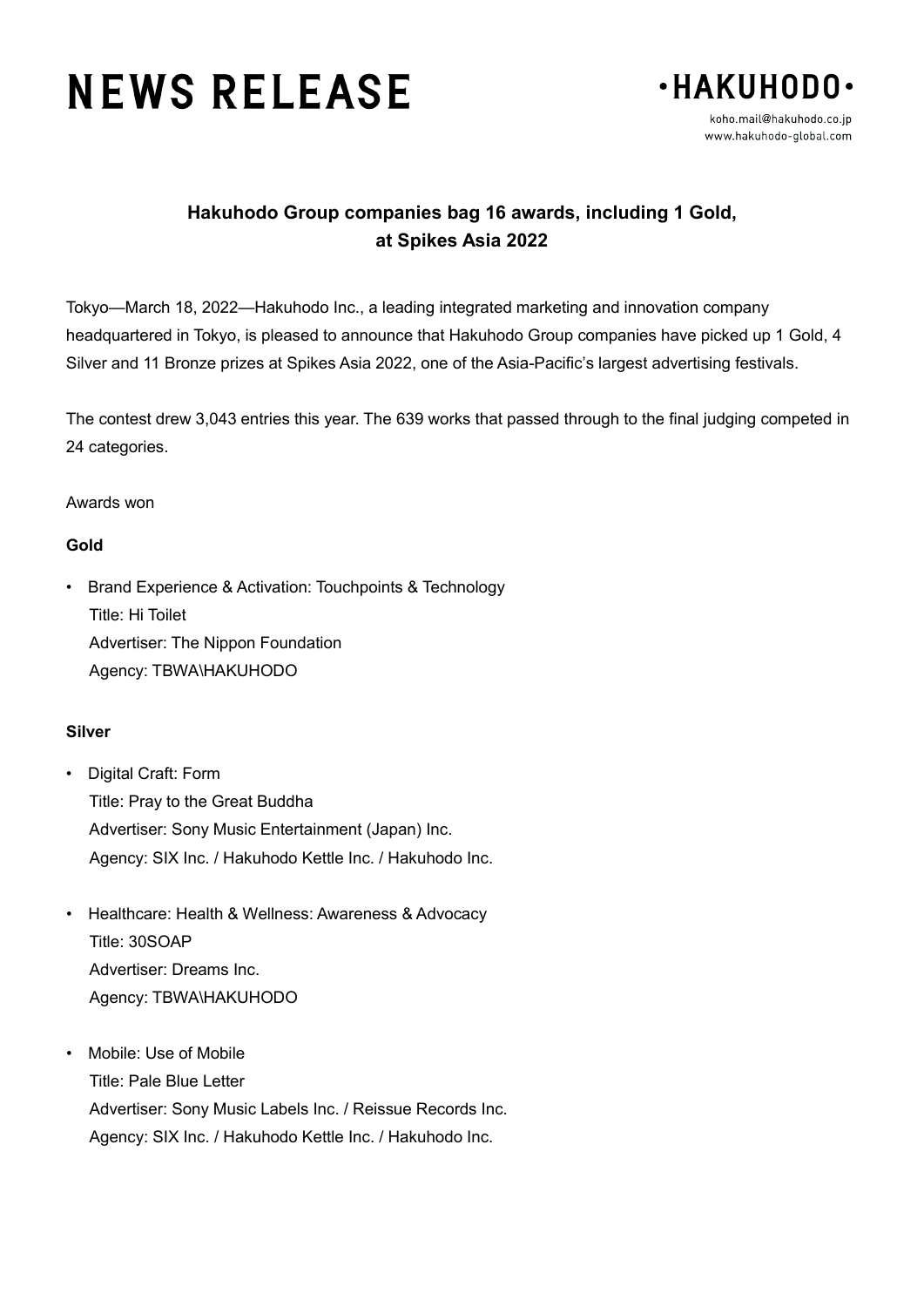• Music: Community Title: Pale Blue Letter Advertiser: Sony Music Labels Inc. / Reissue Records Inc. Agency: SIX Inc. / Hakuhodo Kettle Inc. / Hakuhodo Inc.

#### Bronze

- Design: Communication Design Title: Flavour of Home Advertiser: Sushi Sei Agency: Hakuhodo Indonesia
- Digital Craft: Form Title: Pale Blue Letter Advertiser: Sony Music Labels Inc. / Reissue Records Inc. Agency: SIX Inc. / Hakuhodo Kettle Inc. / Hakuhodo Inc.
- Film Craft: Post-Production Title: Hair Album Advertiser: Takara Belmont Corporation Agency: Hakuhodo Inc.
- Social & Influencer: Social Content Marketing Title: The Zoo on Zoom Advertiser: Morinaga Milk Industry Co., Ltd. Agency: Hakuhodo Inc.
- Industry Craft: Art Direction (1 of 4) Title: Sake Sushi House (Flavour of Home) Advertiser: Sushi Sei Agency: Hakuhodo Indonesia
- Industry Craft: Art Direction (2 of 4) Title: Tamago Sushi House (Flavour of Home) Advertiser: Sushi Sei Agency: Hakuhodo Indonesia
- Industry Craft: Art Direction (3 of 4) Title: Ika Sushi House (Flavour of Home) Advertiser: Sushi Sei Agency: Hakuhodo Indonesia